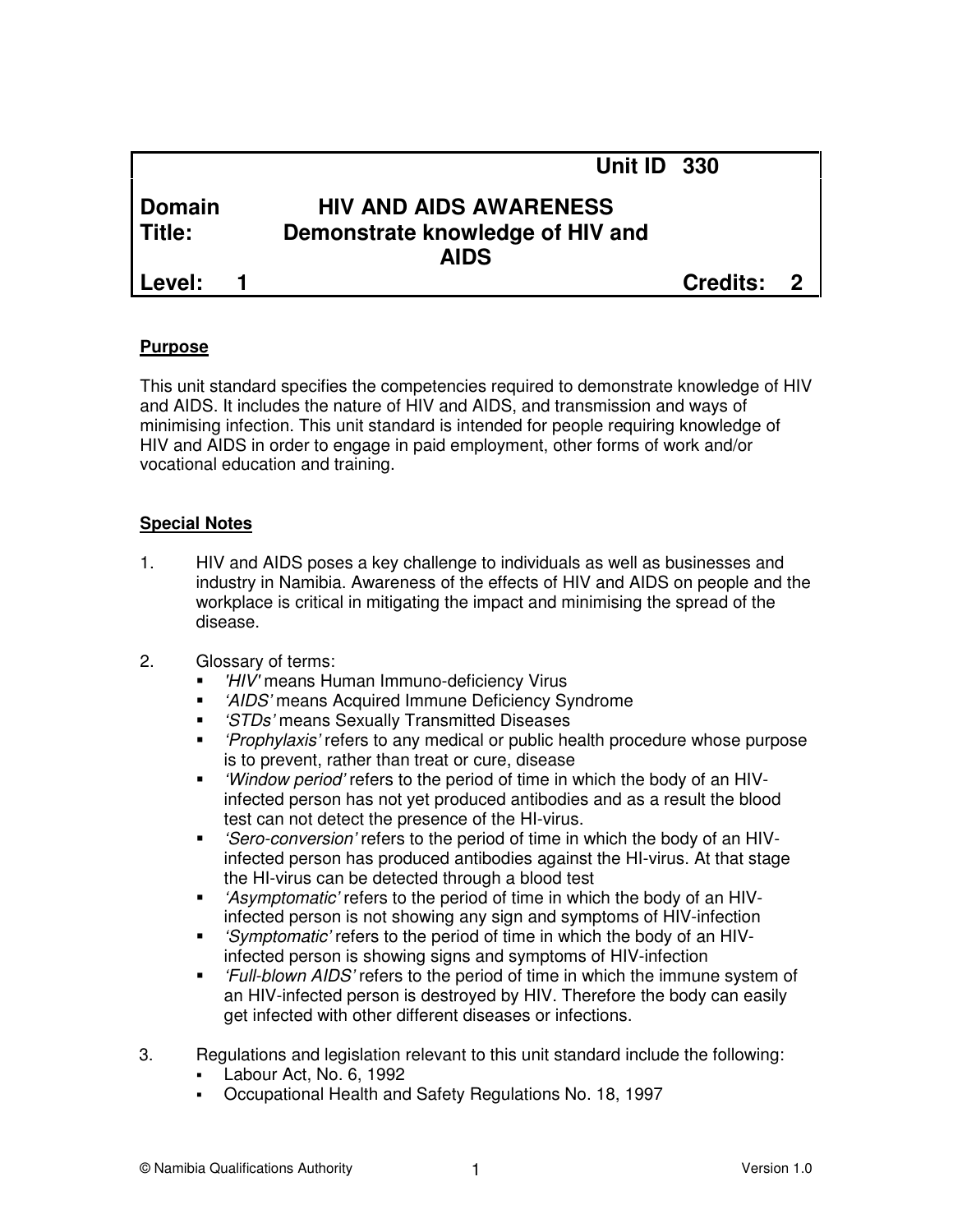and all subsequent amendments.

#### **Quality Assurance Requirements**

This unit standard and others within this subfield may be awarded by institutions which meet the accreditation requirements set by the Namibia Qualifications Authority and the Namibia Training Authority and which comply with the national assessment and moderation requirements. Details of specific accreditation requirements and the national assessment arrangements are available from the Namibia Qualifications Authority and the Namibia Training Authority. All approved unit standards, qualifications and national assessment arrangements are available on the Namibia Training Authority website www.nta.com.na.

# **Elements and Performance Criteria**

### **Element 1: Describe the nature of HIV and AIDS**

#### **Range**

Stages of the disease are limited to point of infection, window period, sero-conversion, asymptomatic phase, symptomatic phase, full-blown AIDS and death.

Sources of information may include but are not limited to government agencies, non government agencies, medical practitioners, and other health professionals.

#### **Performance Criteria**

- 1.1 The terms 'HIV' and 'AIDS' are expanded fully.
- 1.2 Function of the immune system, including the role of antibodies, is identified.
- 1.3 Impact of HIV on the immune system is identified.
- 1.4 Any five (5) signs and symptoms of HIV and AIDS are identified.
- 1.5 Stages of the disease, from infection with HIV to full-blown AIDS and death, are identified.
- 1.6 Any three (3) reliable sources of information on HIV and AIDS are identified.